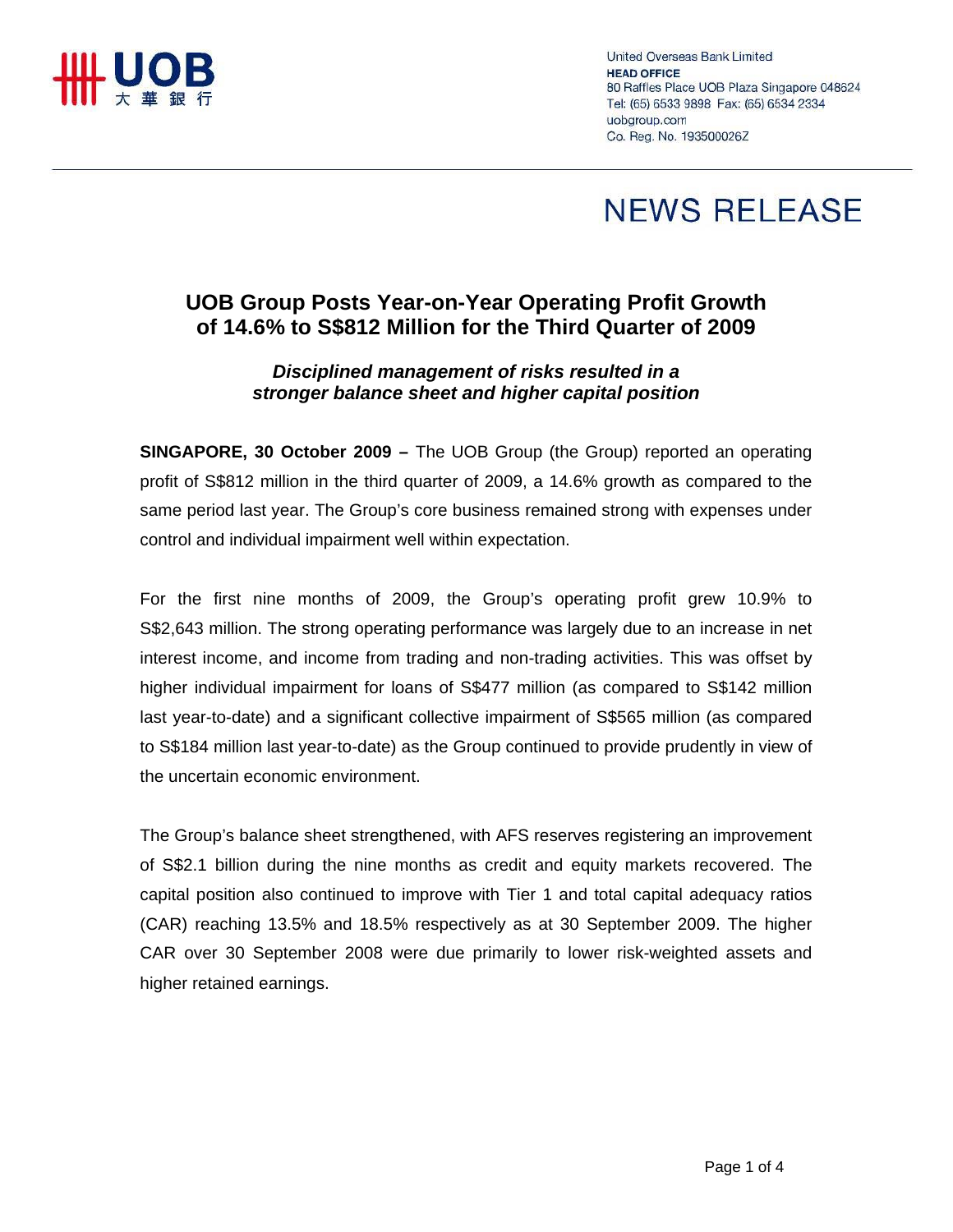# Third Quarter 2009 (3Q09) versus Third Quarter 2008 (3Q08)

On a profit after tax basis, the Group posted a 5.3% increase year-on-year to S\$500 million. Net interest income rose 3.6% to S\$925 million, while net interest margin was up 18 basis points to 2.39%. Non-interest income grew 24.1% to S\$396 million, primarily attributed to net gain from investment activities.

Expenses remained relatively flat at S\$510 million reflecting the Group's continued focus on cost containment.

In view of the difficult environment, total impairment charges increased 49.0% to S\$235 million, mainly due to higher individual impairment on loans, but these were well within the Group's expectation.

# Third Quarter 2009 (3Q09) versus Second Quarter 2009 (2Q09)

3Q09 saw signs of market recovery with the credit crisis easing and market sentiments improving.

Net profit after tax grew 6.3% to S\$500 million in 3Q09. Impairment charges declined 49.5% to S\$235 million, largely attributed to the previous quarter's collective impairment provision for investments and foreclosed assets.

Sustained growth in its core business boosted revenues. Net interest income increased 2.0% to S\$925 million, while widening interbank spreads lifted net interest margin by 4 basis points to 2.39%. With improved macro conditions, contributions from fee and commission income streams were revived and registered increase of 17.4% to S\$264 million. This was driven by higher revenues from investment banking and fund management activities due to improved capital markets, as well as higher fees from lending business. Lower trading and investment income, however, reduced the total operating income by 9.4% to S\$1,322 million.

The Group maintained its cost discipline and total operating expenses declined 2.0% to S\$510 million.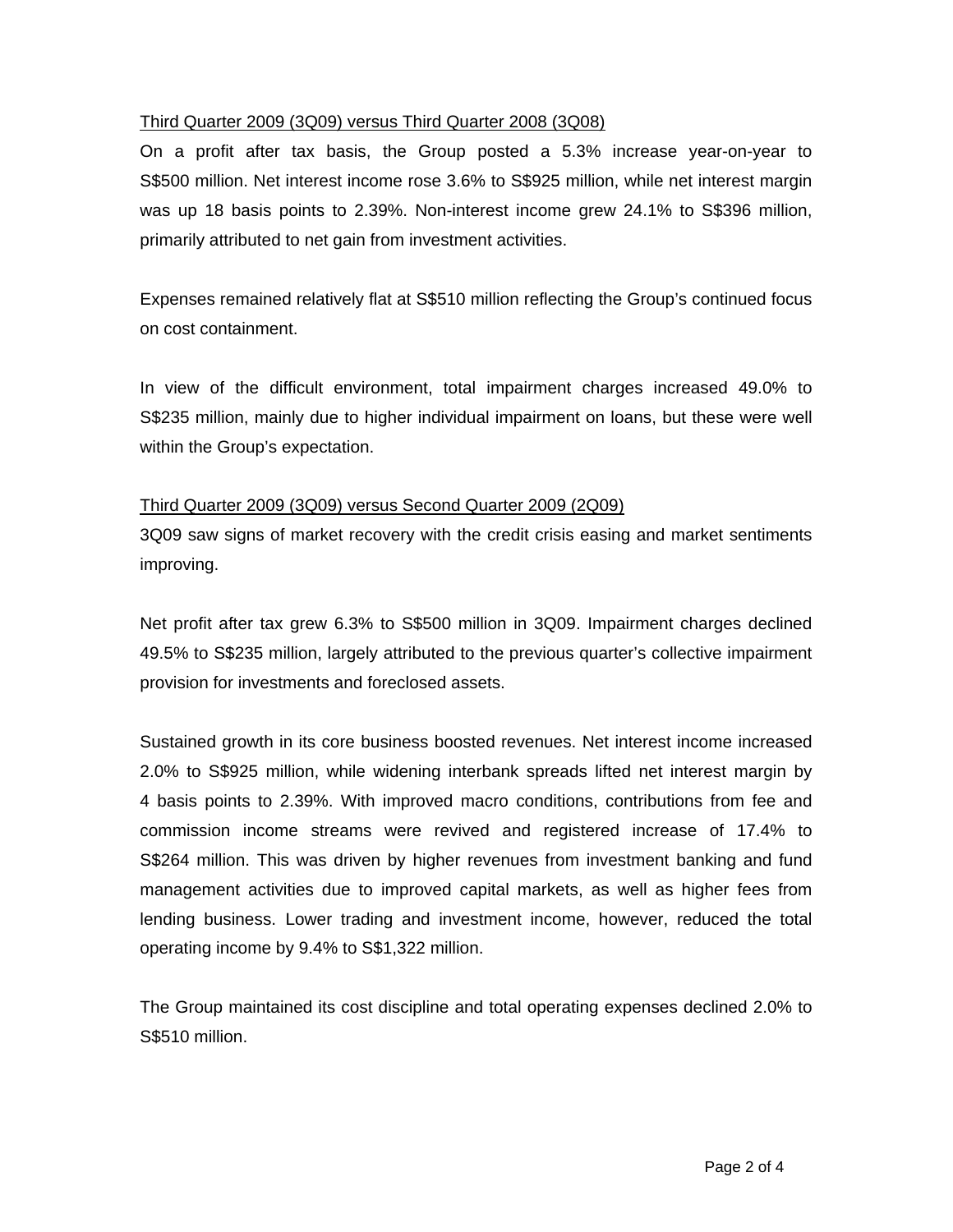#### Loans

The Group's net customer loans of S\$98.3 billion as at 30 September 2009 was 2.1% lower than a year ago, but rose 0.6% when compared to the previous quarter. UOB remained selective and focused in growing target segments. In Singapore, UOB continued to be a key player in the mortgage market, with the overall housing loan portfolio growing 4.8% during the quarter.

# Non-Performing Loans

While non-performing loans (NPL) ratio expectedly increased to 2.4% from 1.5% a year ago, it remained unchanged during the quarter, reflecting a more stable operating environment. Overall, the Group was comfortable with its portfolio and asset quality remained sound.

# Shareholders' Equity

The Group's shareholders' equity increased 6.2% from 30 September 2008 and 4.5% during the quarter to S\$18.2 billion. The continued improvement in AFS reserves, coupled with higher retained earnings contributed to the strong equity position.

#### CEO's Statement

Mr Wee Ee Cheong, the UOB Group's Deputy Chairman and Chief Executive Officer, said: "Three months back, we indicated that 'maximum fear' is behind us. Now, it appears that the worst for the economy is behind us as well.

Looking back, it was remarkable that the damage on Asian economies was relatively muted. Besides swift policy responses, one crucial factor is the strong balance sheet of Asian corporates and individuals as we entered the crisis. Essentially, we had an 'economic shock' but not a 'banking crisis' in this part of the world.

At UOB, our unwavering focus on the core fundamentals, and vigilance in managing our balance sheet and risks, have helped us stay in good health. Beyond the crisis, we will continue to selectively seize growth opportunities and work towards achieving greater synergies across our regional network."

- ends -